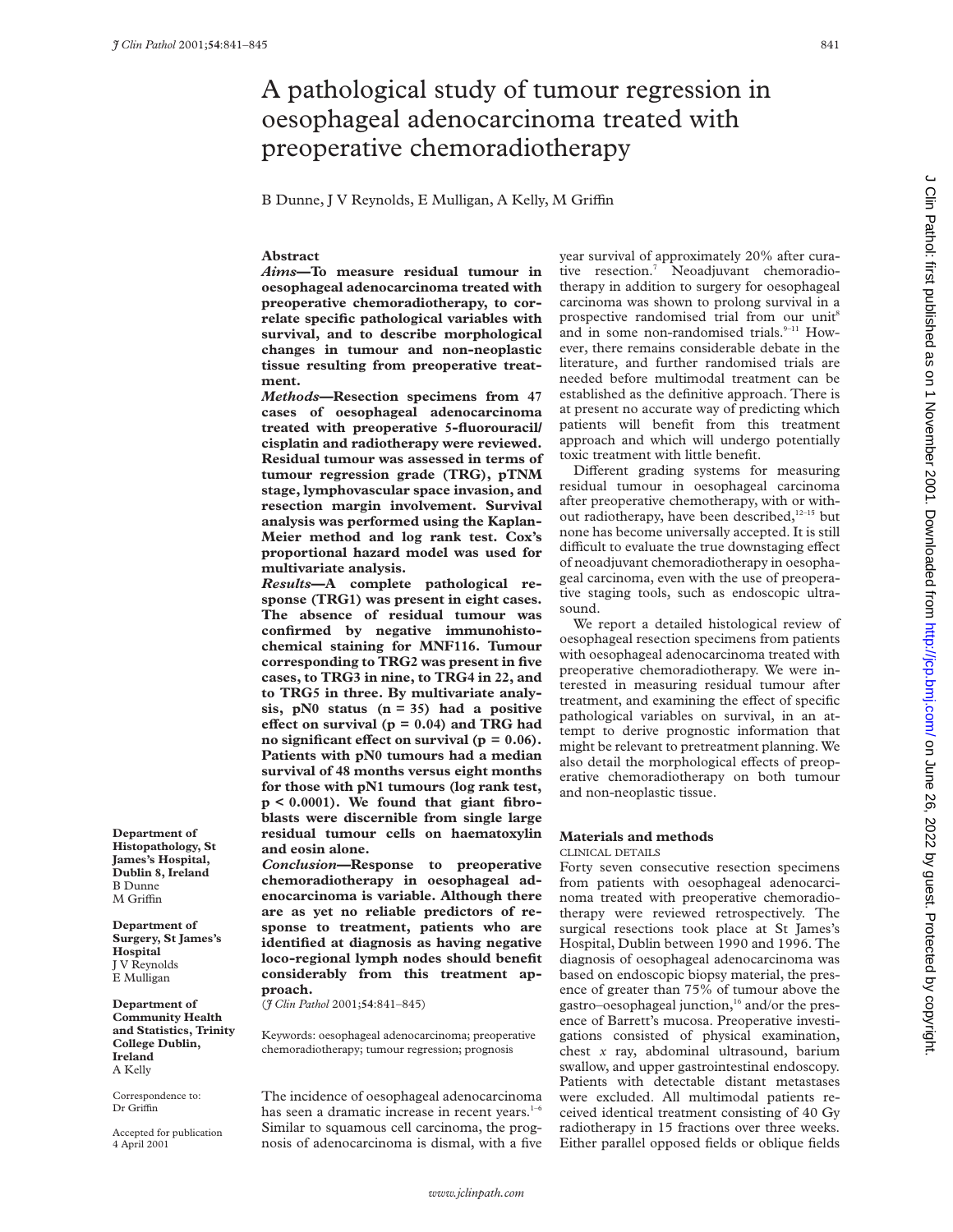*Table 1 Comparison of pathological parameters in patients with pN0 and pN1 tumours*

| Pathological parameters             | pN0 patients<br>$(N = 35)$ | $pN1$ patients<br>$(N = 12)$ |
|-------------------------------------|----------------------------|------------------------------|
| Tumour regression grade             |                            |                              |
| TRG1                                |                            |                              |
| TRG <sub>2</sub>                    | 5                          |                              |
| TRG3                                | 7                          | 2                            |
| TRG4                                | 15                         | 7                            |
| TRG5                                | 1                          | $\overline{c}$               |
| T stage                             |                            |                              |
| pT0                                 |                            |                              |
| pT1                                 | 5                          | $\overline{c}$               |
| pT2                                 | 4                          |                              |
| pT3                                 | 19                         | 9                            |
| Lymphovascular invasion             | 4                          | 3                            |
| Proximal/distal margins<br>positive | 7                          | 6                            |
| Radial margin positive              | 5                          |                              |

were used. Chemotherapy was administered in weeks 1 and 6 and consisted of 5-fluorouracil, 15 mg/kg body weight, for five days followed by cisplatin,  $75 \text{ mg/m}^2$ , on day 7. Surgery was performed in week 8. Nine patients were women, 38 were men, with an average age of 64.5 years (range, 41–84; median, 68).

## PATHOLOGY

Haematoxylin and eosin (H&E) slides were reviewed in all cases by two pathologists (BD and MG). Resected specimens were fixed in 10% buffered formalin. Where no obvious macroscopic tumour remained, the site of tumour seen at endoscopy was entirely submitted for histological examination. Full thickness transverse sections of the wall were taken. The mean number of block taken for each case was 10 (range, four to 17) and the mean number of tumour/ulcer blocks taken for each case was four (range, three to 10). Perioesophageal and greater and lesser curve lymph nodes were dissected where present and submitted separately for histology. The mean number of lymph nodes for each case was five (range, one to 17). Additional, separate, mediastinal lymph nodes were examined in four cases (mean, three; range, two to four). No lymph nodes were retrieved in three cases. Tumour regression was assessed using the tumour regression grading (TRG) system of Mandard *et al* as follows: TRG1, absence of residual cancer and extensive fibrosis; TRG2, rare residual cancer cells scattered through the fibrosis; TRG3, increased residual cancer cells but fibrosis still predominating; TRG4, residual cancer outgrowing fibrosis; TRG5, absence of regressive changes.14 Tumours were staged using the TNM staging system.15 The proximal, distal, and radial resection margins were assessed for the presence of microscopic involvement by cancer and positivity was denoted if tumour

*Table 2 Treatment induced morphological changes in tumour cells*

| Tumour characteristics | Morphology after chemoradiotherapy                                                                                                                         |
|------------------------|------------------------------------------------------------------------------------------------------------------------------------------------------------|
| Architecture           | Dissociated tubules, short lines, or single cells in a fibrotic stroma. In<br>mucinous tumours, cells were discohesive and suspended in pools of<br>mucin  |
| <b>Nucleus</b>         | Very large and bizarrely shaped with multiple lobes and a<br>"popcorn"-like appearance. Chromatin was vesicular. Nucleoli were<br>large and often multiple |
| Cytoplasm              | Dense, granular, and eosinophilic or vacuolated. There was merging of<br>cytoplasm of adjacent cells                                                       |



*Figure 1 Tumour cells with large vesicular nuclei, some multilobated with multiple nucleoli and expanded and finely vacuolated cytoplasm (haematoxylin and eosin).*



*Figure 2 Tumour cells with large vesicular nuclei, some multilobated with multiple nucleoli and expanded and finely vacuolated cytoplasm (haematoxylin and eosin).*

was present to within 1 mm of the margin. The presence of lymphovascular space invasion by tumour and histological subtype were also documented. Morphological changes in tumour cells and non-neoplastic tissue were described. Where no residual tumour cells remained  $(n = 8)$ , we performed immunohistochemistry by the ABC method for MNF116 (Dako, Glostrup, Denmark; 1/50 dilution; pronase digestion) on the sections from the area where the tumour was located endoscopically.

#### STATISTICAL ANALYSIS

Survival was measured from the date of diagnosis to 1 December 1997. Survival analysis was performed using the Kaplan-Meier method and group comparisons were based on the log rank test. Multivariate analysis was performed using Cox's proportional hazards regression model.

### **Results**

### PATHOLOGICAL PARAMETERS

Thirty six tumours were adenocarcinomas, not otherwise specified, 10 tumours were mucinous carcinoma, and one was adenoid cystic carcinoma. Twenty six preoperatively treated tumours were classified as moderately differentiated, 20 were poorly differentiated, and one was well differentiated. These classifications were based on biopsy material pretreatment where little or no residual tumour remained in the resection specimen. A pathological complete response (TRG1) was seen in eight cases. Tumour corresponding to TRG2 was present in five cases, to TRG3 in nine, to TRG4 in 22, and to TRG5 in three. Tumour was staged as pT1 in seven cases, as pT2 in four, and as pT3 in 28. Thirty five cases were pN0 and 12 were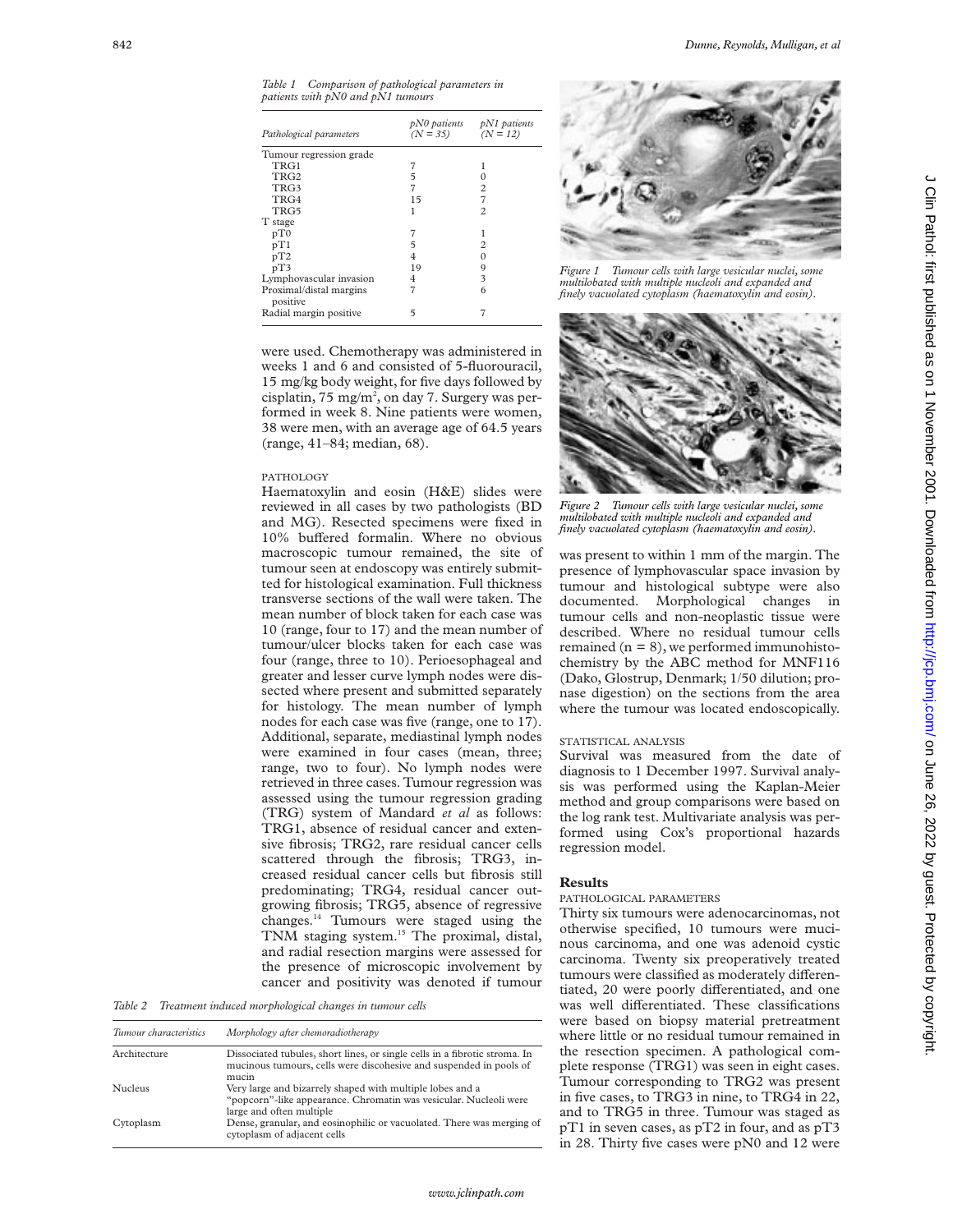

*Figure 3 Bizarre fibroblasts showing angulated nuclei, granular nuclear chromatin and tapering cytoplasmic processes (haematoxylin and eosin).*



*Figure 4 Vessels showing myxohyaline intimal proliferation (haematoxylin and eosin).*

pN1. Lymphovascular space invasion was present in seven cases, proximal and/or distal margin involvement was present in 13, and radial margin involvement was present in 12. Table 1 shows a comparison of the pathological parameters in patients with pN0 and pN1 tumours.

# PATHOLOGICAL VARIABLES AND SURVIVAL

Median survival was 28 months in the overall group. By multivariate analysis many of the pathological parameters were interdependent. By this analysis, lymph node positivity was the most important pathological variable  $(p = 0.04)$  compared with tumour regression grade  $(p = 0.06)$  and pT stage  $(p = 0.07)$ . When survival according to nodal status was examined, patients with pN0 status had a median survival of 48 months versus a median survival of eight months in the pN1 group (log rank test,  $p < 0.0001$ ).

# MORPHOLOGICAL CHANGES ASSOCIATED WITH TREATMENT

*Changes in the tumour*

The tumours showed extensive surface ulceration. Where little residual tumour remained, tumour cells were often dissociated and arranged singly, in short lines or tubules in a

*Table 3 Treatment induced morphological changes in non-neoplastic tissue*

| Histological features after chemoradiotherapy<br>Tissue type |                                                                         | N   |  |
|--------------------------------------------------------------|-------------------------------------------------------------------------|-----|--|
| Blood vessels                                                | Intimal proliferation                                                   | 37  |  |
|                                                              | Telangiectasia                                                          | 34  |  |
| Stroma                                                       | Bizarre fibroblasts                                                     | 12  |  |
| Stomach epithelium                                           | Atrophy of specialised glands, increased<br>numbers of apoptotic bodies | 14  |  |
| Oesophageal epithelium                                       | Squamous metaplasia and atrophy of                                      | 11  |  |
|                                                              | submucous glands; villiform change of<br>squamous mucosa                | 22. |  |



*Figure 5 Apoptotic bodies (arrows) in specialised gastric glands (haematoxylin and eosin).*



*Figure 6 Squamous metaplasia and atrophy of oesophageal submucosal glands (haematoxylin and eosin).*

densely fibrotic stroma (table 2). The cells had very large nuclei often bizarrely shaped and multilobated. Nuclear chromatin in tumour cells was vesicular with large eosinophilic single or multiple nucleoli. The cytoplasm in the tumour cells was expanded and had a dense amphophilic quality with disappearance of cell borders and sometimes vacuolation (table 2; figs 1 and 2). All of the mucinous tumours showed residual intramural pools of mucin with admixed tumour cells arranged singly or in groups. When tumour cells were metastatic to loco-regional lymph nodes they did not show appreciable nuclear or cytoplasmic changes.

#### *Stromal and vascular changes*

Bizarre stromal fibroblasts were seen in 12 patients. These were documented when there were large elongated or angulated single nuclei with tapering basophilic cytoplasmic processes. Nuclear chromatin tended to be granular, nuclear membranes smooth, and the cells usually had single nucleoli (fig 3). There were large, atypical endothelial cells in granulation tissue underlying ulcerated tumour. Telangiectasia of submucosal vessels was common  $(n = 34;$  table 3). Thirty seven patients showed myxohyaline intimal proliferation of vessels, but no foamy plaques were seen within vessel walls (fig 4).

#### *Non-neoplastic epithelial changes*

Specialised gastric mucosa (usually assessed at the distal margin) showed focal gland atrophy with angulation of glands, flattening of epithelium, and nuclear atypia. Gland lumina often contained neutrophils and cell debris. Apoptotic bodies were present in the parietal and chief cells of the lower third of the gastric epithelium ( $n = 14$ ; table 3; fig 5). There was often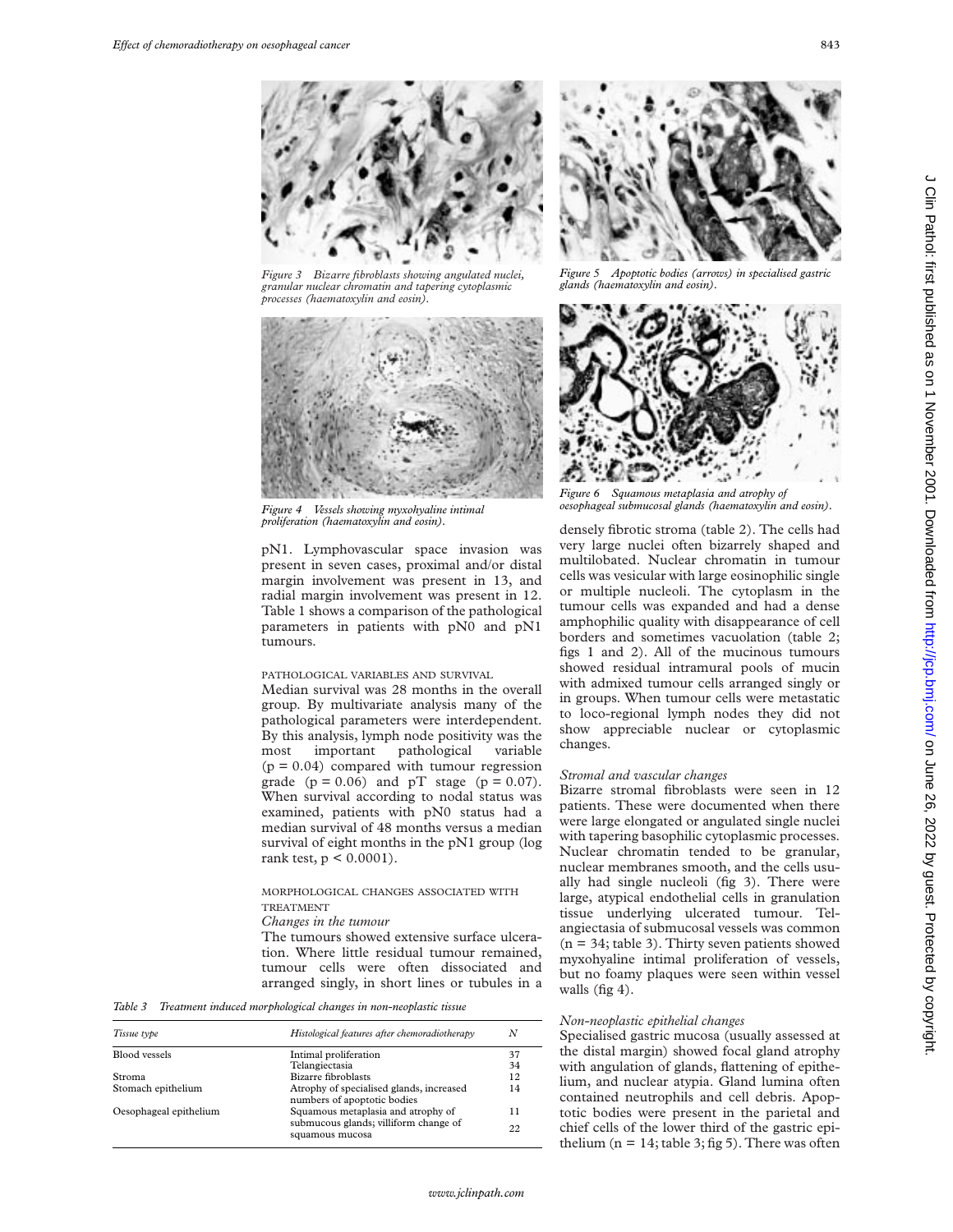a pronounced plasma cell infiltrate in the gastric mucosa and lymphocytes were commonly seen in squamous mucosa. Acanthosis of squamous epithelium away from tumour with exaggeration of surface folds giving a serrated appearance was noted  $(n = 22;$  table 3). Oesophageal submucosal mucous glands showed acinar atrophy and squamous metaplasia  $(n = 11)$  (fig 6). Squamous epithelium adjacent to tumour showed spongiosis, focal acantholysis, ballooning, and cystic degeneration of keratinocytes. These changes were felt to be ischaemic in nature. Glandular epithelium adjacent to tumour showed atypia which was interpreted as regenerative.

# **Discussion**

Although the role of neoadjuvant treatment for oesophageal carcinoma remains controversial, a randomised trial based at this centre demonstrated a significant survival benefit in patients who received multimodal treatment in resectable oesophageal adenocarcinoma over those treated by surgery alone. Other randomised clinical trials have not confirmed this survival advantage<sup>17</sup><sup>18</sup> but many non-randomised trials, some of which include both adenocarcinomas and squamous cell carcinomas, have shown promising results. This is particularly true for patients who achieve a complete pathological response after treatment, who have repeatedly been shown to have a significantly longer overall survival. $9^{19-22}$  The response to neoadjuvant treatment is unpredictable, however, and there are no known pretreatment parameters that identify those patients who are sensitive or resistant to the neoadjuvant component.

In our series, in which we describe tumour regression in 47 adenocarcinomas of the oesophagus, we demonstrated a 17% complete response rate after multimodal treatment, which is comparable with other reports.<sup>10 23-25</sup> By multivariate analysis, the only pathological variable that had a significant independent influence on survival was lymph node status. There was a sixfold and highly significant increase in median survival in node negative patients over those with positive nodes at the time of surgery. This concurs with the series of Vogel *et al*, <sup>10</sup> where multimodal node negative patients had a significant survival advantage over all other patients. Unlike other reports, $9^{19-22}$  regression grade did not have a significant independent effect on survival ( $p = 0.06$ ). T stage, lymphovascular invasion, and resection margin involvement were also interdependent with respect to survival.

Thus, in our series, patients with negative lymph nodes at surgery after preoperative chemoradiotherapy lived longer than those with positive lymph nodes, irrespective of other pathological variables. Endoscopic ultrasound was not performed on all patients so the number of patients who were node negative to start with and the number who were downstaged to a node negative status can only be speculated. We did not identify specific features of regression in regional lymph nodes that would identify this last subset of patients. We can, however, suggest that patients who are identified at the time of diagnosis as being node negative by endoscopic ultrasound will benefit greatly from preoperative chemoradiotherapy.

We used the regression grading system of Mandard et al for oesophageal carcinoma<sup>14</sup> because it assesses residual tumour in relation to background fibrosis, which was very applicable to our series given the prominent fibrotic response that we noted in many of our cases. The system was reproducible and was predictive of disease free survival in their report. The Japanese Society for Esophageal Diseases was the first to describe a regression grading system for oesophageal carcinoma treated with preoperative radiotherapy or chemotherapy.<sup>12</sup> Their system was based on whether viable tumour cells occupied more than one third of the entire tumour, less than one third, or were absent altogether. Other authors have used systems also based on the ratio of viable to necrotic tumour for assessing residual tumour after neoadjuvant treatment in head and neck carcinoma.26 In our series, we did not identify necrotic tumour cells, possibly because of a longer time between chemotherapy (weeks 1 and 6) and radiotherapy (up to week 3) and surgery at week 8. The residual tumour classification (R) following treatment was published first in 1987 by the UICC, $15$  where R0 represented no residual tumour, R1 microscopic residual tumour, and R2 macroscopic residual tumour. The advantages of this system are that it is simple and reproducible and has been validated in terms of predicting outcome. Similar to Mandard *et al*,<sup>14</sup> we found that the gross diagnosis was not sufficiently reliable for us to use this system. Darnton *et al* used morphometric methods to measure the proportion of tumour to stroma in preoperatively treated oesophageal carcinoma.<sup>13</sup> They based their analysis on one arbitrarily chosen microscopic field. However, we feel that microscopy of the entire tumour site is necessary for the accurate measurement of residual tumour.

We also report a qualitative description of the effects of preoperative chemoradiotherapy on tumour cells and non-tumoral tissue in oesophageal adenocarcinoma. Diagnostic difficulties can arise from overinterpretation of treatment related changes, such as in the case of single bizarre radiation fibroblasts mimicking carcinoma cells. We had no difficulty distinguishing single malignant cells surrounded by fibrosis from radiation fibroblasts on H&E because the former were larger with very irregular, vesicular, sometimes multilobated nuclei. The nuclear chromatin of the fibroblasts was more granular, the nuclear contour was angulated, and the cytoplasm fibrillary and tapering. Immunohistochemistry using the broad spectrum anticytokeratin antibody MNF116 was negative in eight cases where there were bizarre fibroblasts but no residual tumour detectable on H&E.

The changes in tumour cell morphology in the report of Mandard *et al* largely mirrored our own findings, apart from their descriptions of ghost keratinocytes and giant cell and granulomatous reactions to keratinous material,<sup>14</sup> which we would not have expected given